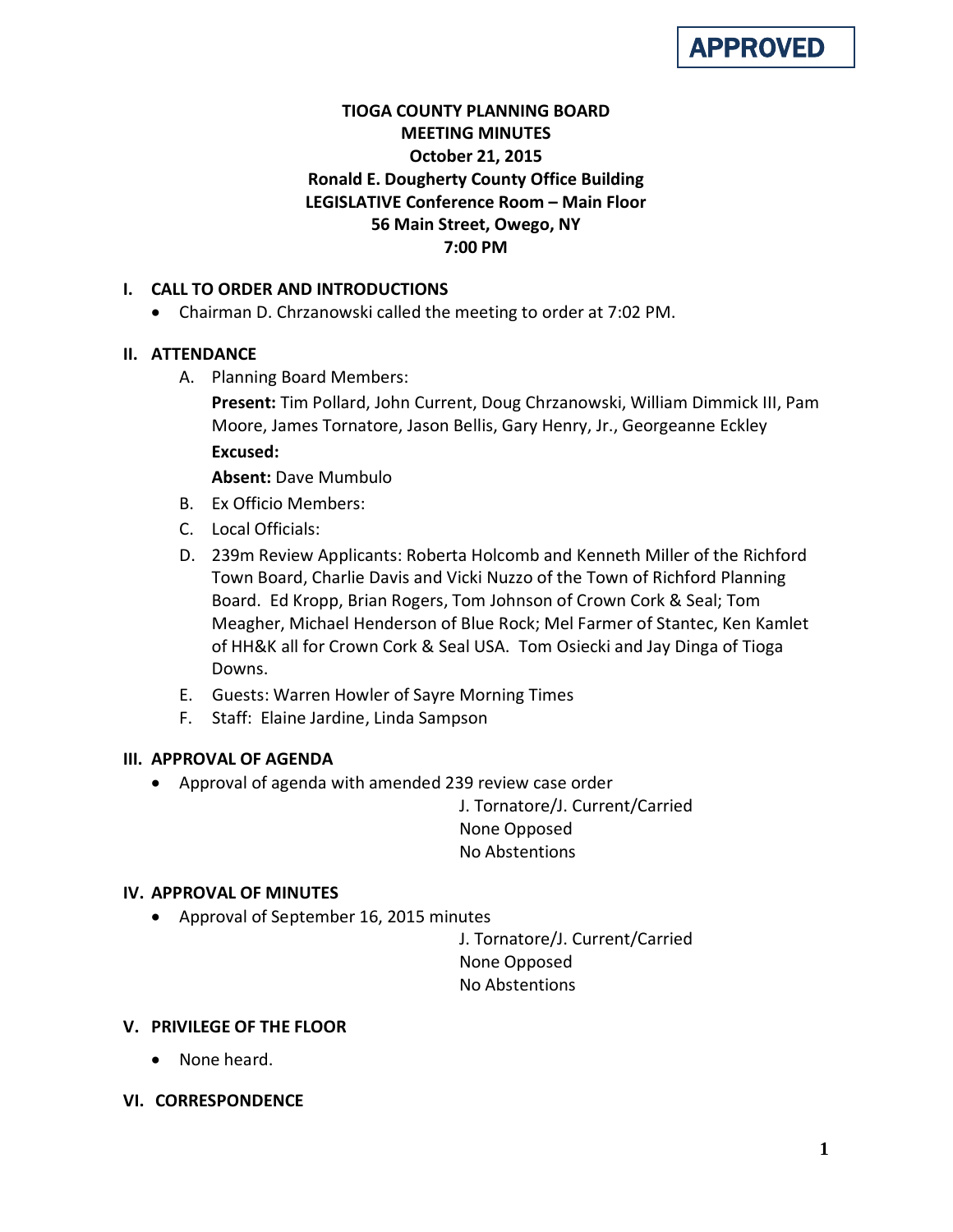

Suspended until next regular meeting.

#### **VII. NEW BUSINESS**

#### **A. 239 Reviews**

### **1. County Case 2015-016: Town of Richford, Comprehensive Plan Update**

The Town of Richford's original comprehensive plan was done in 2002. The Town Planning Board has been working for about a year and a half on this update (please see the attached Comprehensive Plan Update). The Town Planning Board and the Town Board have each held their required public hearings. The document was revised to reflect the input heard at each hearing. The Town Planning Board worked closely with the Town Board to ensure their needs were met to facilitate a hopefully smooth adoption. The Town of Richford has done a good job in focusing on their most important community asset – its natural resources. Yet it remains flexible enough in vision to allow for small scale non-agricultural or residential uses throughout the town. They have also included a Future Land Use map, which illustrates this vision in a clear and simple, spatial manner.

E. Jardine gave an update that the Town of Richford submitted the draft updated Comprehensive Plan to NYS Department of Agriculture & Markets for their review. The only substantive response was that the Department offers the Municipal Agricultural Planning Program if the town was interested. E. Jardine advised them to put the Ag & Markets response in an Appendix, so the substance of the plan would not be changed. The Planning Board is moving forward with this approach.

Staff recommends approval of the Town of Richford Comprehensive Plan Update.

#### **Motion to recommend approval of comprehensive plan update:**

| J. Bellis/W. Dimmick, III/Carried |   |  |
|-----------------------------------|---|--|
| <b>Yes</b>                        | q |  |
| Nο                                | n |  |
| Abstention                        | n |  |

## **2. County Case 2015-019: Town of Nichols, Area Variances, Crown Cork & Seal, USA**

The applicant is requesting an area variance to grant relief from both the Town of Nichols building height regulation, which is 35 feet in all zoning districts, as well as from building setbacks, which are 150 feet from all boundary lines or road centerline in Industrial zones. The property is approximately 40 acres. The proposed facility is to be 505,000 square feet, with future expansion area of just under 90,000 square feet.

Crown Cork & Seal manufactures aluminum cans, mainly for consumer beverage products. This proposed site will be a combination of manufacturing and storage. Their product is 100% recyclable.

The applicant is requesting a 55% variance from the restricted height of 35 feet to 54.25 feet. This height increase applies to the smaller warehouse portion of the building only. The building setbacks variances vary from 16% to 43% on three sides, but are not consistent along the three sides, and in fact, encompass small areas of linear footage.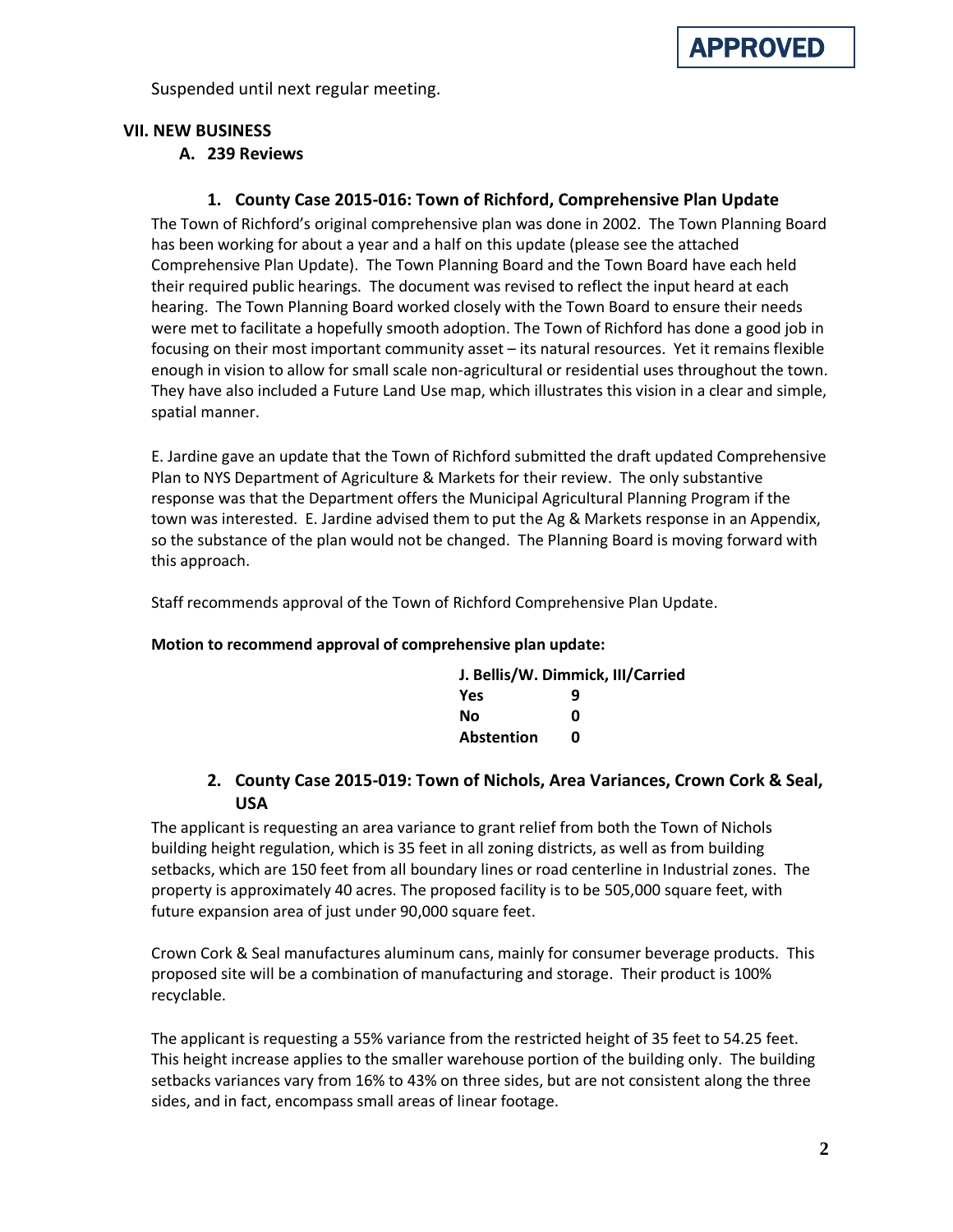The addition of Crown Cork & Seal USA in our community comes with substantial benefits. They are very reputable manufacturing company, whose product is in great demand, and is nonhazardous, plus 100% recyclable. It will bring 164 stable and good paying jobs, and the minor variances from the Town of Nichols zoning code will have minimal to no effect on the community. In this case, the economic benefits to the community outweigh the nominal impacts of granting the height and building setback area variances.

Staff recommends approval of the both the height and building setback area variances.

Ken Kamlet then spoke to the TCPB members, informing them that the company just found out today of a change needed to the building height. Tom Meagher of Blue Rock Constructions said that the building manufacturer informed him today the roof on the warehouse section needed to be pitched higher in order to facilitate faster water and snow/ice diversion. The height needed now is 59 feet. E. Jardine calculated the increase in variance requested from 55% to 68%.

**Q. T. Pollard** – Is the 100 foot buffer from the wetlands a DEC requirement? **A. E. Jardine** – Yes. **T. Pollard** – And this meets that requirement? **E. Jardine** – Yes, the curvature in the parking lot on the eastern side was designed that way to accommodate the wetland buffer.

**Q. D. Chrzanowski** – What is the pitch height change? **A. E. Jardine** – 54.29 feet to 59 feet.

**Q. P. Moore** – What is the percent variance? **A. E. Jardine** – Approximately 70 %, moderate.

**Q. T. Pollard** – Do you remember what the height variance for the Best Buy warehouse was? **A. E. Jardine** – There was no variance needed as the Town of Nichols attorney at that time advised the ZBA that this space was not habitable or occupiable, so the 35 feet height restriction in habitable structures did not apply. The Town of Nichols since changed that clause to say 35 feet high in any building in any zoning district, to not bypass local review.

**Q. G. Henry** – Do you know what the Best Buy building height is? **A. E. Jardine** – 45 feet high. It is a flat roof and a concrete building.

**Q. D. Chrzanowski** – What type of outdoor lighting will be around the parking lots? **A. M. Farmer** - LED lights all around the building and in the parking areas.

**Q. P. Moore** – Will the lighting be downward directed? **A. M. Farmer** – Yes, they will be dark sky compliant.

**Q. D. Chrzanowski** – Will this facility be trucking and transporting 24/7, 365? **A. E. Jardine** – Yes, which is good since there will not be concentrated, peak traffic times.

**Q. D. Chrzanowski** – Will there be 12 hour shifts during what hours of operation? **A. CCK Reps** – Haven't decided yet but probably 12 hour shifts. **D. Chrzanowski** – 365? **CCK Reps** – Probably 355.

**Q. J. Tornatore** – 48 or 53 foot trucks? **A. CCK Reps** – Both.. **J. Tornatore** – Are trucks being loaded during the day and shipping at night or both at the same time? **CCK Reps** – They are shipping out of this area (pointing to spot on the site plan) 24/7.

**Q. D. Chrzanowski** – The trucking traffic is through the doors? Turning around? Going around the building? **A. CCK Reps** – (Pointing to the site plan) There is a company prepared road, trucks go around and make a bit of a u-turn into the loading docks and go to the exit.

**Q. K. Kamlet** – Is there a separate entrance for the offices? A. CCK Reps – (Pointing at the site plan) The employee entrance is around the corner. Also pointing out there will be 3 to 5 trucks a month making special deliveries at another entrance (pointing), so they wouldn't have to make a u-turn.

**Q. G. Henry** – Which part of the building is the warehouse? **CCK Rep** – Pointed to it on the site plan. **G. Henry** –. When you talk about the height increase is that for the whole structure? A. **E. Jardine**, **CCK Reps** – No, only for the warehouse portion. The rest stays the same.

**Q. D. Chrzanowski** – Do you have any plans for back-up power? **A. CCK Reps** – Yes, a generator.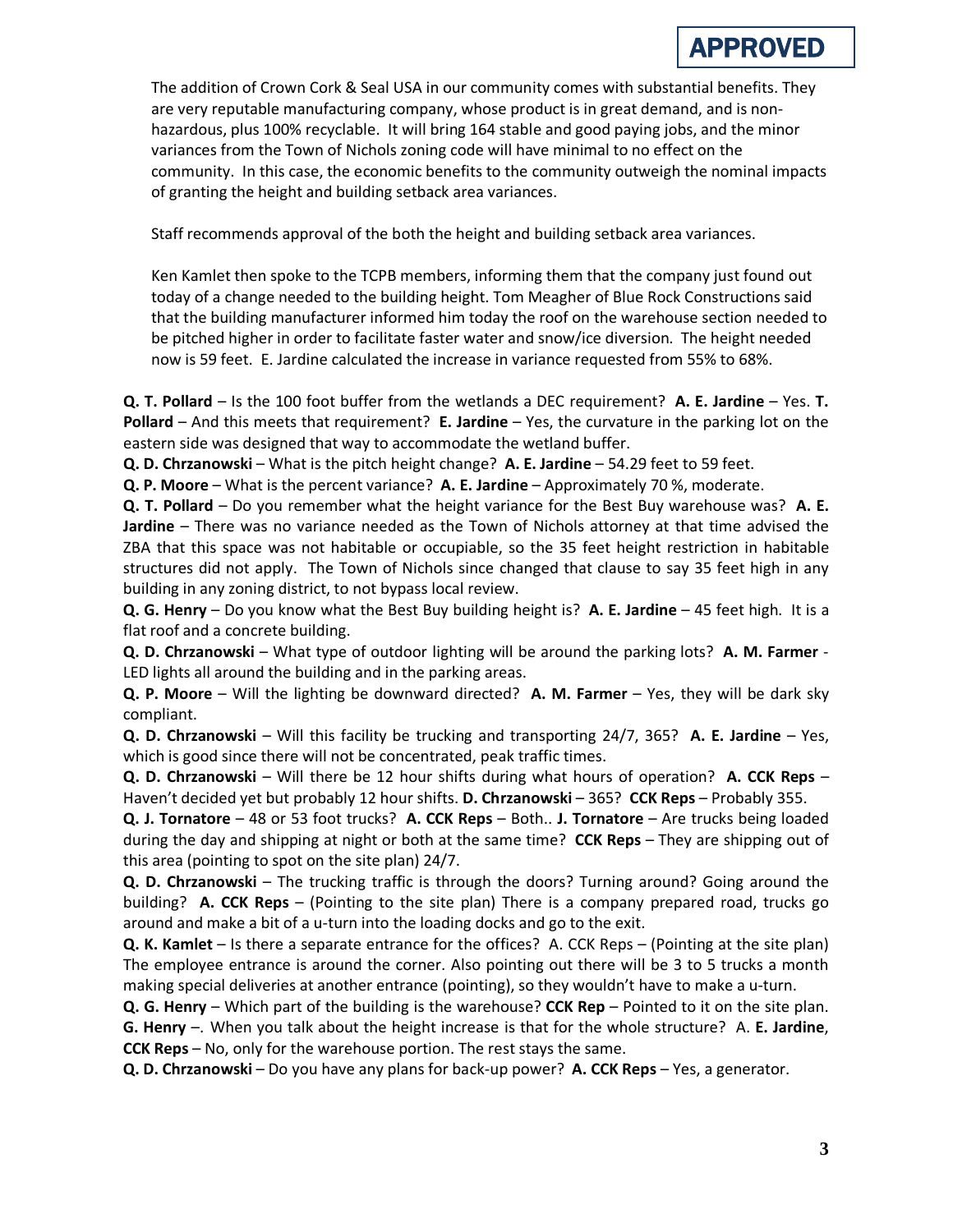**Q. T. Pollard** – Is anything going to DEC for stormwater? **A. E. Jardine** – Yes, I just spoke with Mel Farmer at Stantec about this and will provide him tomorrow with contact information for the new DEC Region 7 SWPPP Coordinator. Mel will submit the SWPPP to him for review.

#### **Motion to recommend amendment of height area variance request to 59 feet (68%):**

**G. Henry, Jr./J. Current./Carried Yes 8 No 0 Abstention 1 (J. Bellis)**

**Motion to recommend approval of the amended height area variance and building setback variances:**

> **J. Current/W. Dimmick, III/Carried Yes 8 No 0 Abstention 1 (J. Bellis)**

# **3. County Case 2015-018: Town of Nichols, Area Variance and Special Permit Use, Tioga Downs, LLC**

The applicant is requesting an area variance to grant relief from the Town of Nichols building height regulation, which is 35 feet in all zoning districts, specifically for construction of their proposed expanded casino facility. This component of the complex is proposed to be 46-feet high at the parapet. Applicant states this is necessary to have an elevated ceiling in the new gaming area for space proportion, and to hide roof-top equipment that will service the second-floor office space.

The special permit is required for the entire use of the proposed Tioga Downs gaming, hotel and amenities expansion. New proposed additions include: a gaming floor expansion for table games, a 161-room (original proposed was 136 rooms), six-story hotel with spa, an indoor events center, two new restaurants, and a pool/bar/lounge area and water slide, and finally a new outdoor festival and concert event space.

This expansion will require improvements to the facility's on-site water and wastewater systems, due to the additional usage. Also, a current traffic study (see attached summary) reflects NYS DOT's analysis that there are no further traffic control improvements needed than were identified for Tioga Downs's original proposal for expansion in 2012; those being a traffic signal on Route 282 at the exit ramps on NYS Route 17 west bound, and a right turn lane on Route 282 at the intersection with West River Road.

Since the Tioga Downs property is surrounded by farmland that is enrolled in the NYS Agricultural Districts Program, the applicant has completed an Agricultural Data Statement and submitted to the Town of Nichols Clerk. The Clerk has sent this out to the adjoining farmland property owners.

An area variance of 31% from the building height restriction of 35 feet is needed for just the new gaming and second-floor office space. The roof is proposed to be 46 feet high to accommodate space proportions in the gaming area and also providing a barrier so that roof-top equipment will not be visible. The height of this gaming area will still be lower than that of the hotel, and the cupolas on the main building.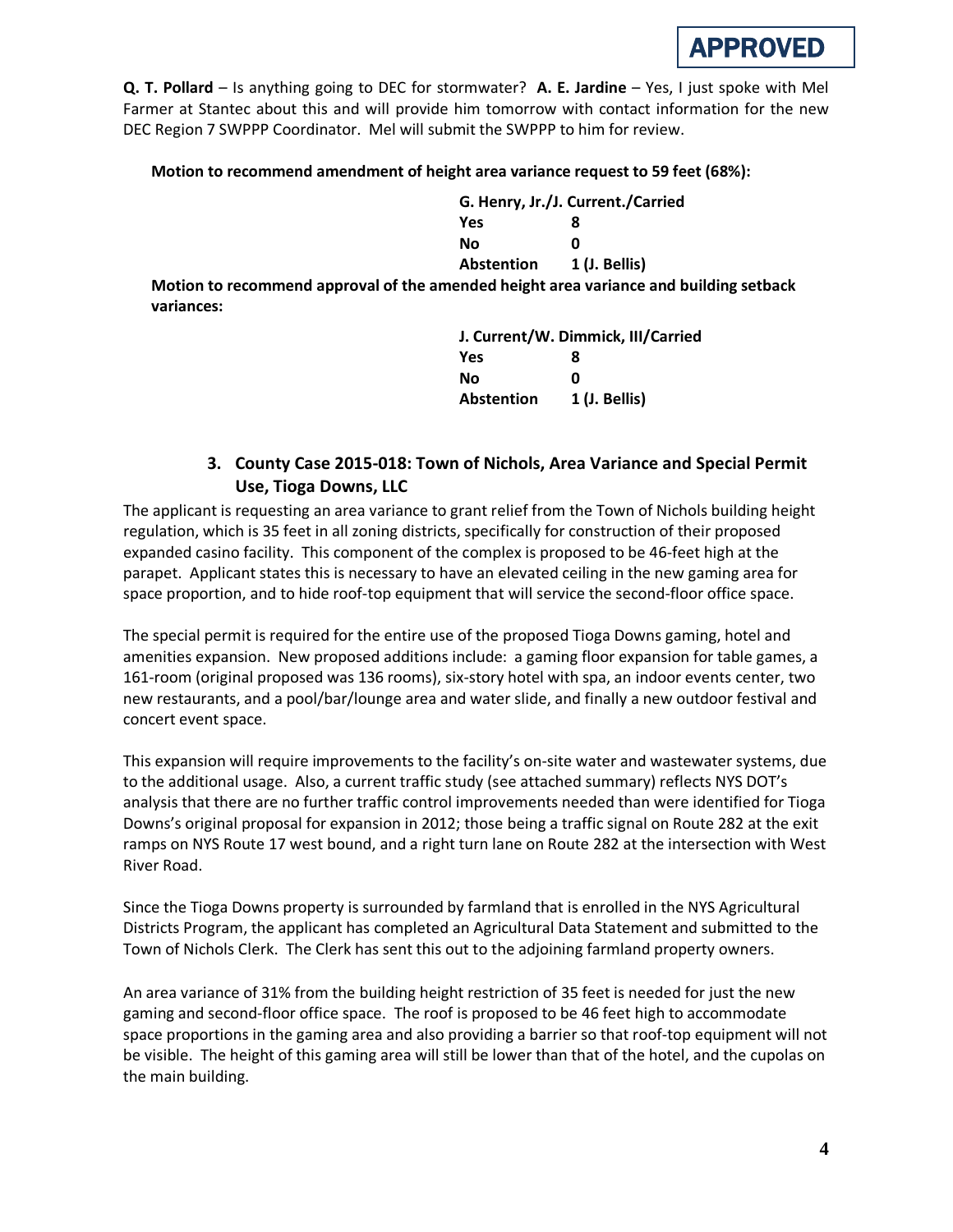The overall design of the Tioga Downs proposed expansion is aesthetically pleasing and the plans illustrate that the original casino structure will still be the focal point of the complex from the highway view, the other amenities extending diagonally to the right away from the highway. All the varied components and development expansions are tightly compacted around the existing structure, minimizing both impacts to surrounding properties and site disturbance. Since the site has been used as a race track intermittently since the 1970's, this proposed expansion is in harmony with area.

The successful history and experience of Tioga Downs under this newer ownership has been consistently positive for the area and for the Town of Nichols. Tioga Downs is also a friendly and generous community partner to Tioga County and the Town of Nichols. The substantial economic benefit to be gained by this expansion will be of great benefit to the community.

Staff recommends approval of the height area variance and special permit use.

**Q. P. Moore** – Are they going to put a traffic light in at the intersection of Route 282 and West River Road? **A. J. Bellis** – No. For clarification, DOT reviewed the original traffic impact study done for the 2012 expansion, and said that no further traffic improvements were needed. The improvements cited in the that 2012 study called for a signalized intersection at the NYS Route 17 westbound access ramps and Route 282; and a right-turn lane on Route 282 at the intersection with West River Road. **Q. P. Moore** – No traffic light at that intersection? **A. J. Bellis** – No. Discussion ensued on existing traffic problems at this intersection.

**Q. D. Chrzanowski** – Will there be any improvements to the main entrance? **A. J. Bellis** – No.

#### **Motion to recommend approval of the height area variance and special permit use:**

| J. Current/P. Moore/Carried |               |
|-----------------------------|---------------|
| Yes                         | 8             |
| Nο                          | n             |
| <b>Abstention</b>           | 1 (J. Bellis) |

# **4. County Case 2015-017: Village of Owego, Local #7 of 2015, Zoning Amendment sign size in OP District**

The applicant is requesting to amend the size of signs allowed in the Office Park (OP) District section of the code. The regulation of signs in the Office Park Districts is partially carried over from the Residential 4 District which allows no more than a nine square foot sign. Since this OP District is not entirely residential in nature and businesses will not be located within homes, this sign size is restrictive for the intended mixed-uses on site such as senior living complexes, research and development firms, and office and professional practices as well. This proposed local law increases the size of signage allowed to a twenty-five (25) square foot sign. The Office Park zoning district established for this site was intentionally created as a mixed use district as defined by the Tioga County IDA's 2006 FGEIS and Master Plan Mixed-Use Concept Map. These clearly indicate a mixed variety of uses for the property, including a mixed variety of housing types, at higher densities, office space, research and development firms, medical and professional services, practices, and high tech uses. This zoning amendment will ease the restriction of an exceedingly small sign for the mixed use nature of the site, and allow for more appropriately-sized signage. The maximum size of 25 square feet is suitable and reasonable for these types of uses and this OP District.

Staff recommends approval of Local Law #7 of 2015.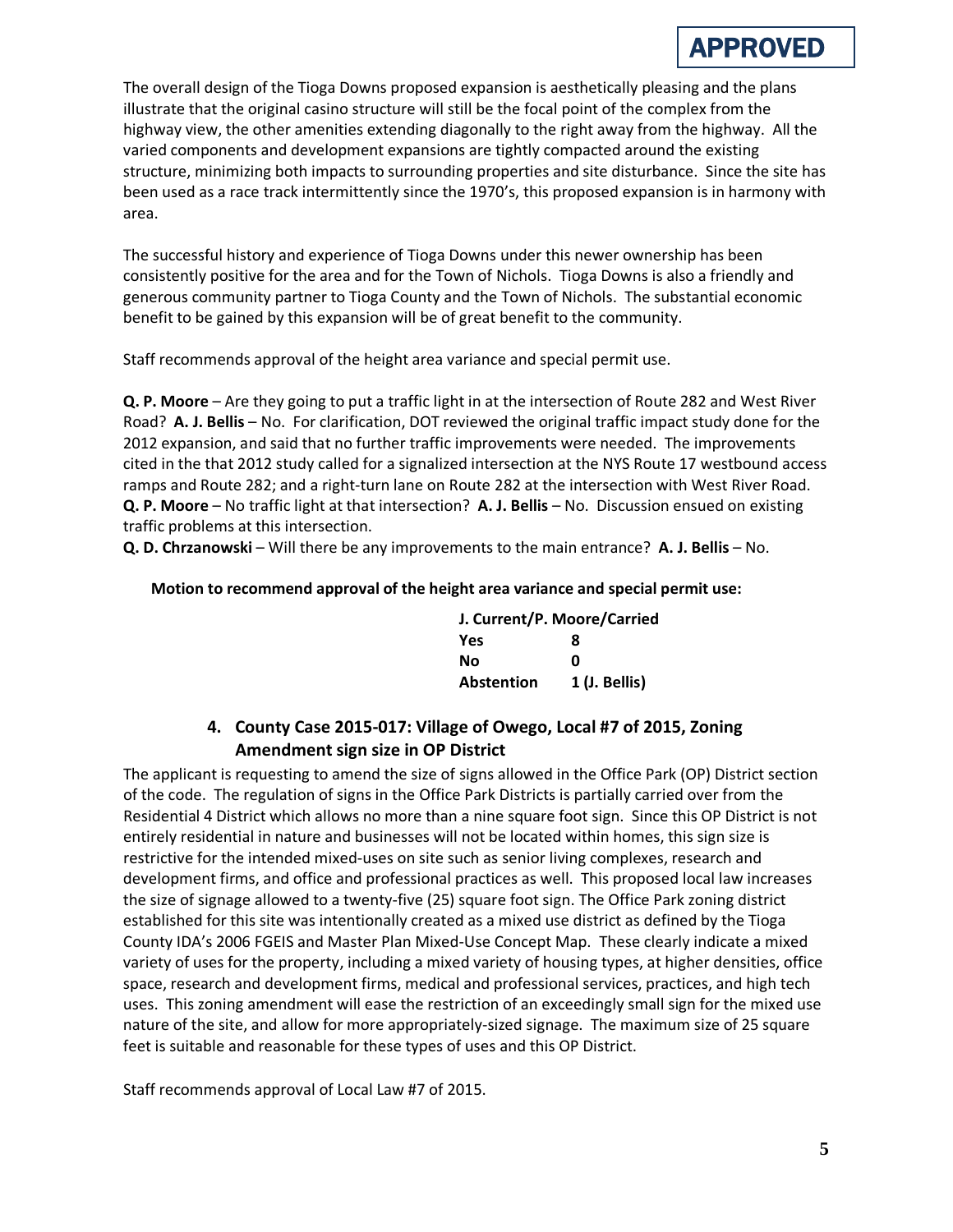**Q. J. Current** – Are sign permits required in the Village of Owego? **A. E. Jardine** – Yes, I believe so. **Q. G. Henry** – Will this apply to all zones? **A. E. Jardine** – No, only in the Office Park zoning district, which is just the one area on Southside Drive.

## **Motion to recommend approval of zoning amendment:**

| J. Bellis/G. Henry, Jr./Carried |   |  |
|---------------------------------|---|--|
| <b>Yes</b>                      | q |  |
| Nο                              | n |  |
| Abstention                      | n |  |

## **VIII. REPORTS**

- A. Local Bits and Pieces
	- 1. Town of Candor G. Henry
		- No report.
	- **2. Town of Nichols**  P. Moore
		- No report.
	- **3. Town of Berkshire**  T. Pollard
		- No report.
	- **4. Town of Tioga –** D. Chrzanowski
		- No report.
	- **5. Village of Waverly** W. Dimmick III
		- Nothing to report
	- **6. Village of Owego** G. Eckley
		- Nothing to report
	- **7. Town of Newark Valley** vacant
	- **8. Village of Newark Valley – J. Tornatore**
		- No report.
	- **9. Town of Owego** J. Current
		- No report.
	- **10. Town of Barton** D. Mumbulo
		- Not in attendance.
	- **11. Town of Richford** vacant
	- **12. Spencer** vacant
- B. **Staff Report**